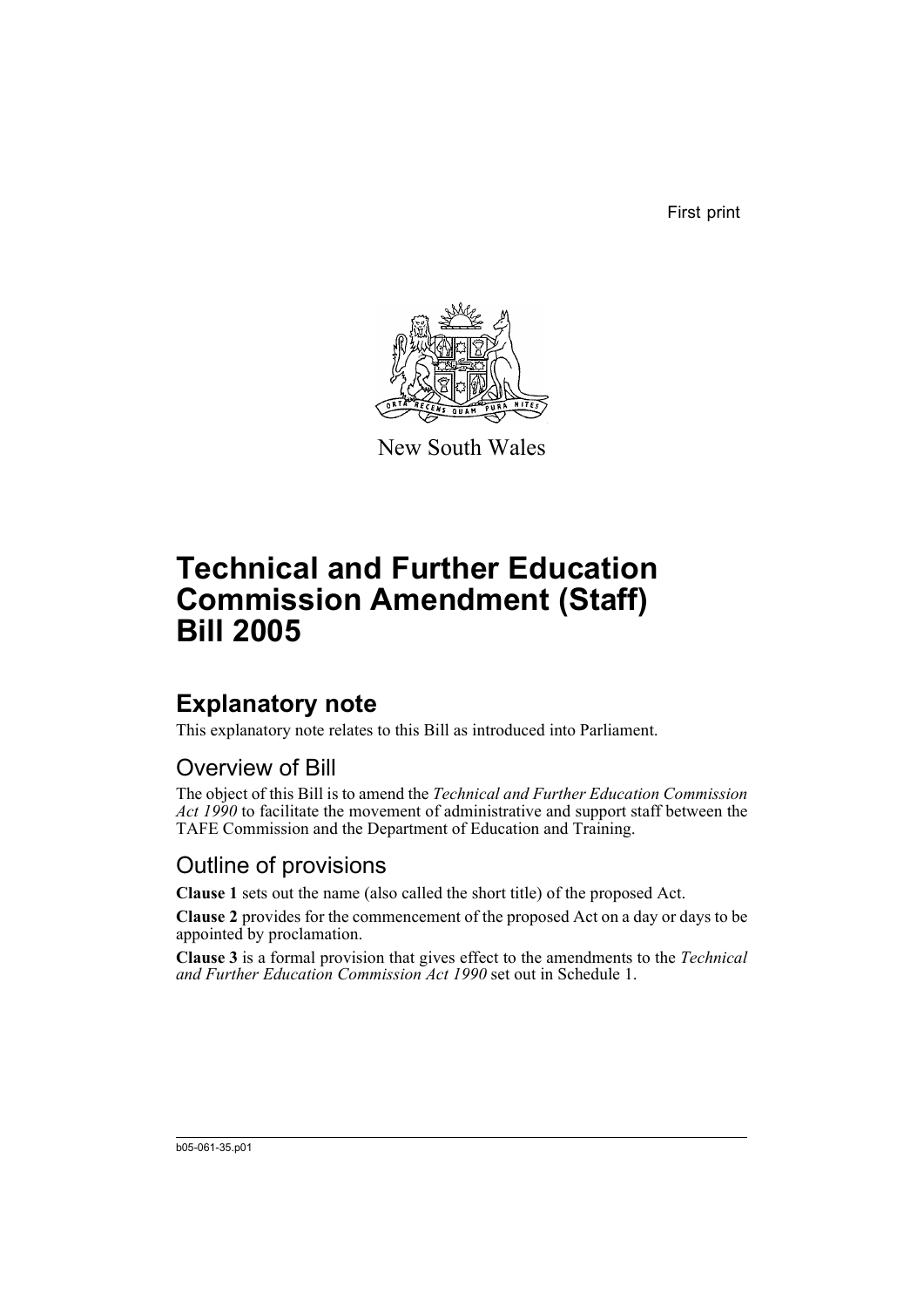Explanatory note

#### **Schedule 1 Amendments**

**Schedule 1 [3]** makes special provision to deal with the movement of administrative and support staff between the TAFE Commission and the Department of Education and Training. Under proposed section 18A, staff in either agency who apply for appointment as, or who are appointed as, a member of staff of the other agency will be treated as being a member of staff of the other agency. Among other things, the proposed scheme will enable positions in either agency to be filled by members of staff of either agency without the need for external advertising.

**Schedule 1 [1], [2] and [4]–[6]** update references relating to the *Public Sector Employment and Management Act 2002*.

**Schedule 1 [7] and [8]** enable regulations of a savings and transitional nature to be made as a consequence of the enactment of the proposed Act.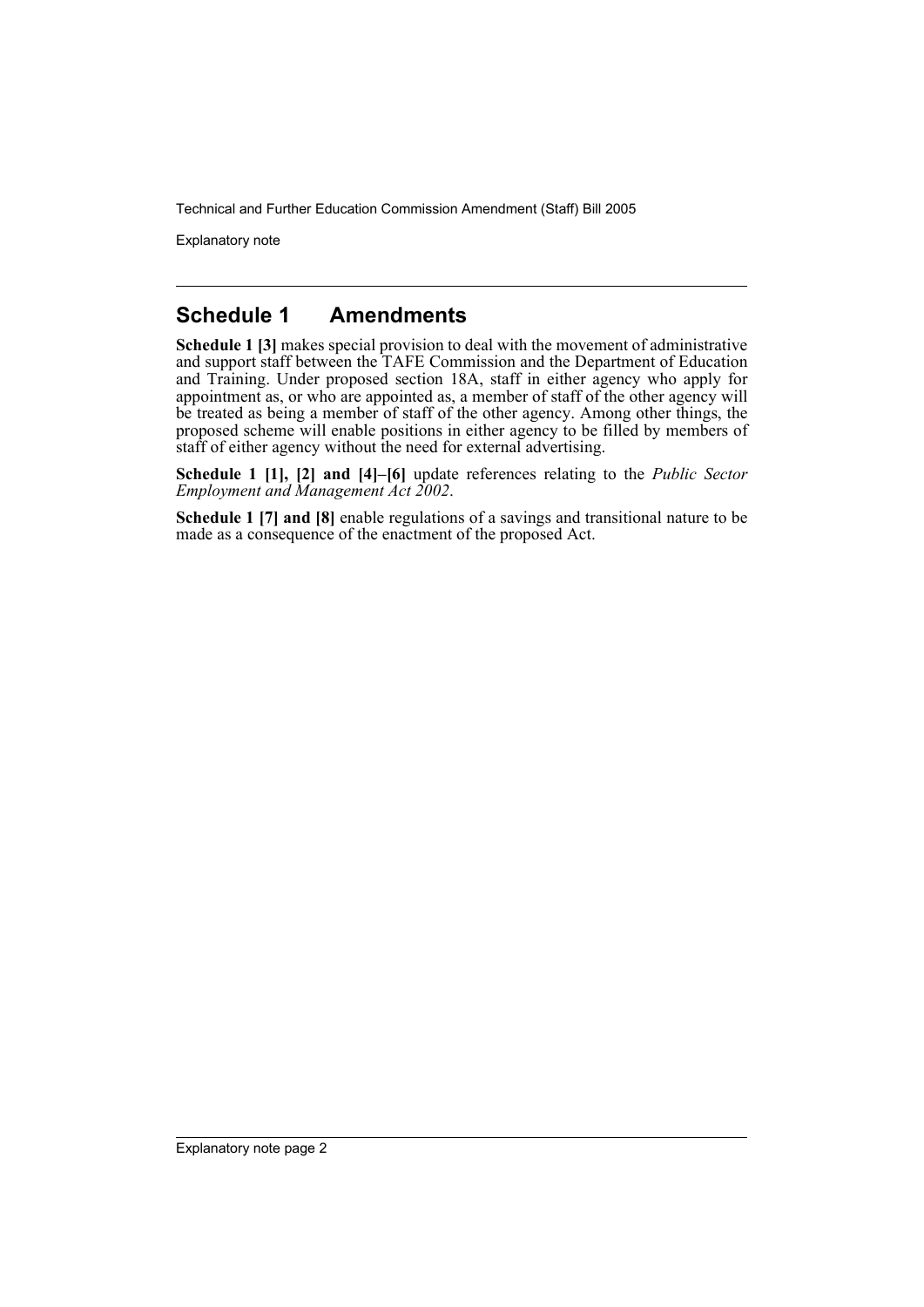First print



New South Wales

## **Technical and Further Education Commission Amendment (Staff) Bill 2005**

## **Contents**

|               |                                              | Page |
|---------------|----------------------------------------------|------|
| 1             | Name of Act                                  |      |
| $\mathcal{P}$ | Commencement                                 | 2    |
| 3             | Amendment of Technical and Further Education |      |
|               | Commission Act 1990 No 118                   |      |
|               | Schedule 1 Amendments                        | વ    |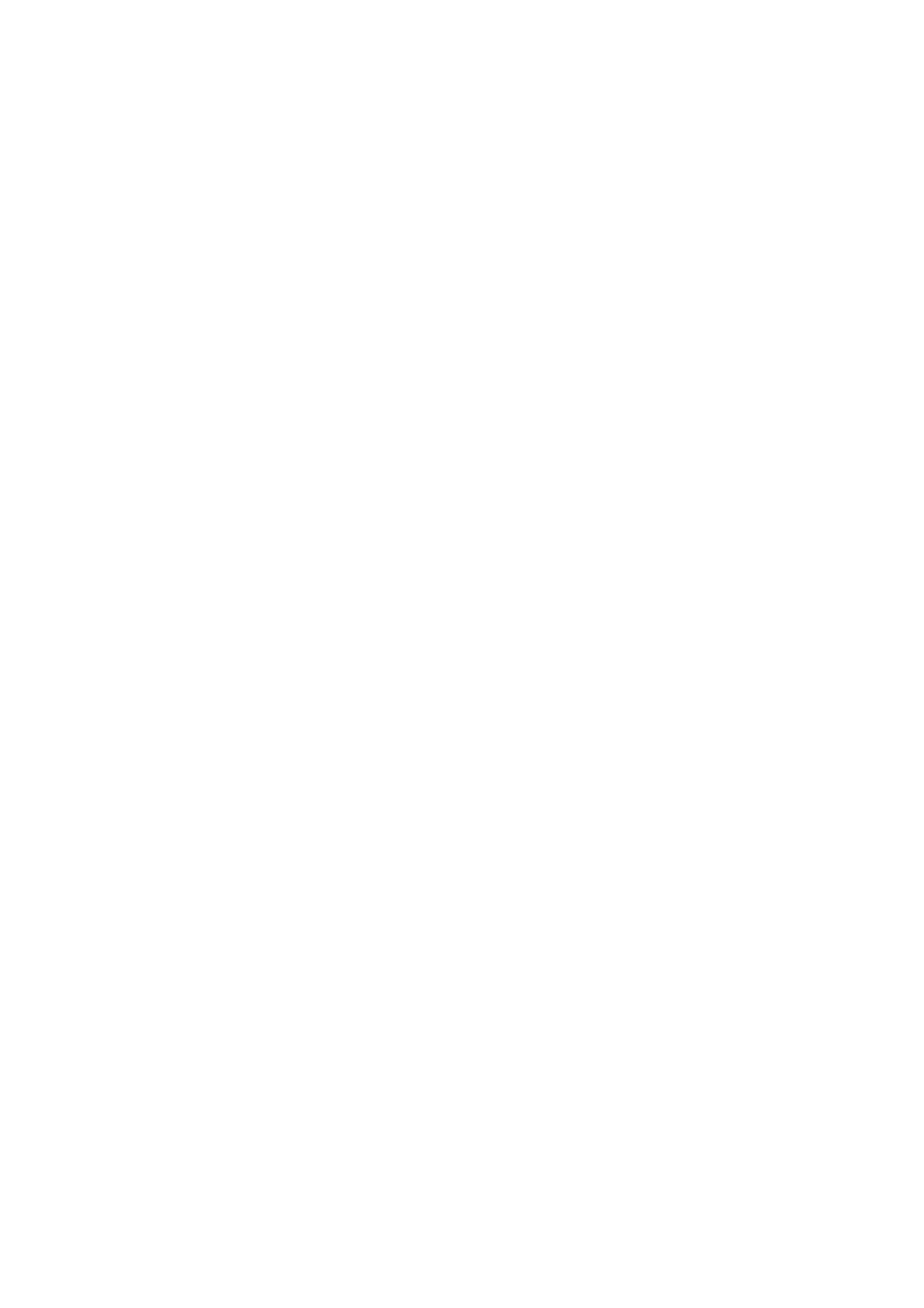

New South Wales

# **Technical and Further Education Commission Amendment (Staff) Bill 2005**

No , 2005

#### **A Bill for**

An Act to amend the *Technical and Further Education Commission Act 1990* to make special provision for the movement of staff between the TAFE Commission and the Department of Education and Training; and for other purposes.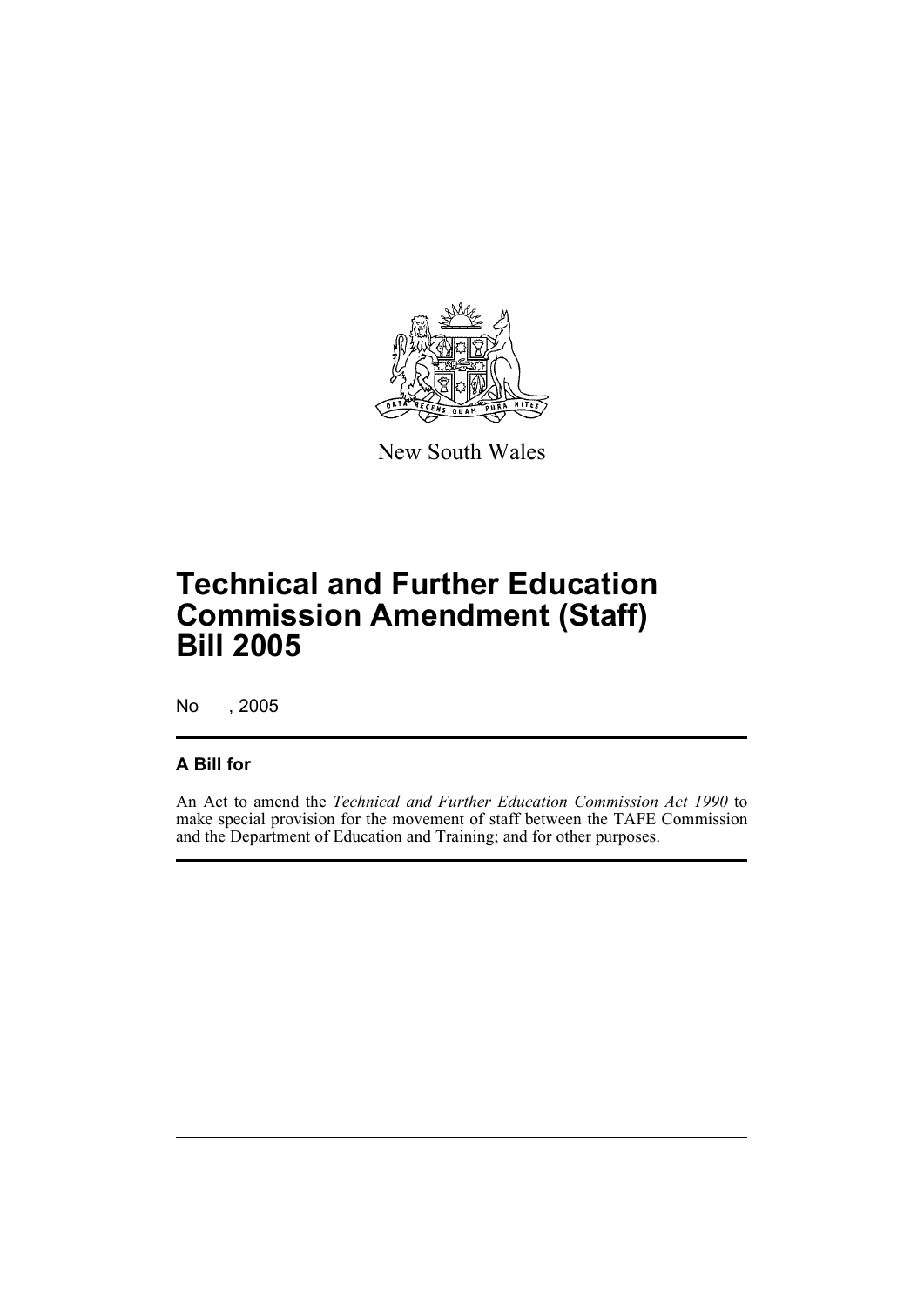<span id="page-5-2"></span><span id="page-5-1"></span><span id="page-5-0"></span>

| The Legislature of New South Wales enacts: |                                                                                                 |                     |
|--------------------------------------------|-------------------------------------------------------------------------------------------------|---------------------|
| 1                                          | Name of Act                                                                                     | $\overline{2}$      |
|                                            | This Act is the Technical and Further Education Commission<br>Amendment (Staff) Act 2005.       | 3<br>$\overline{4}$ |
| $\mathbf{2}$                               | Commencement                                                                                    | 5                   |
|                                            | This Act commences on a day or days to be appointed by proclamation.                            | 6                   |
| 3                                          | <b>Amendment of Technical and Further Education Commission Act 1990</b><br><b>No 118</b>        |                     |
|                                            | The Technical and Further Education Commission Act 1990 is<br>amended as set out in Schedule 1. | 9<br>10             |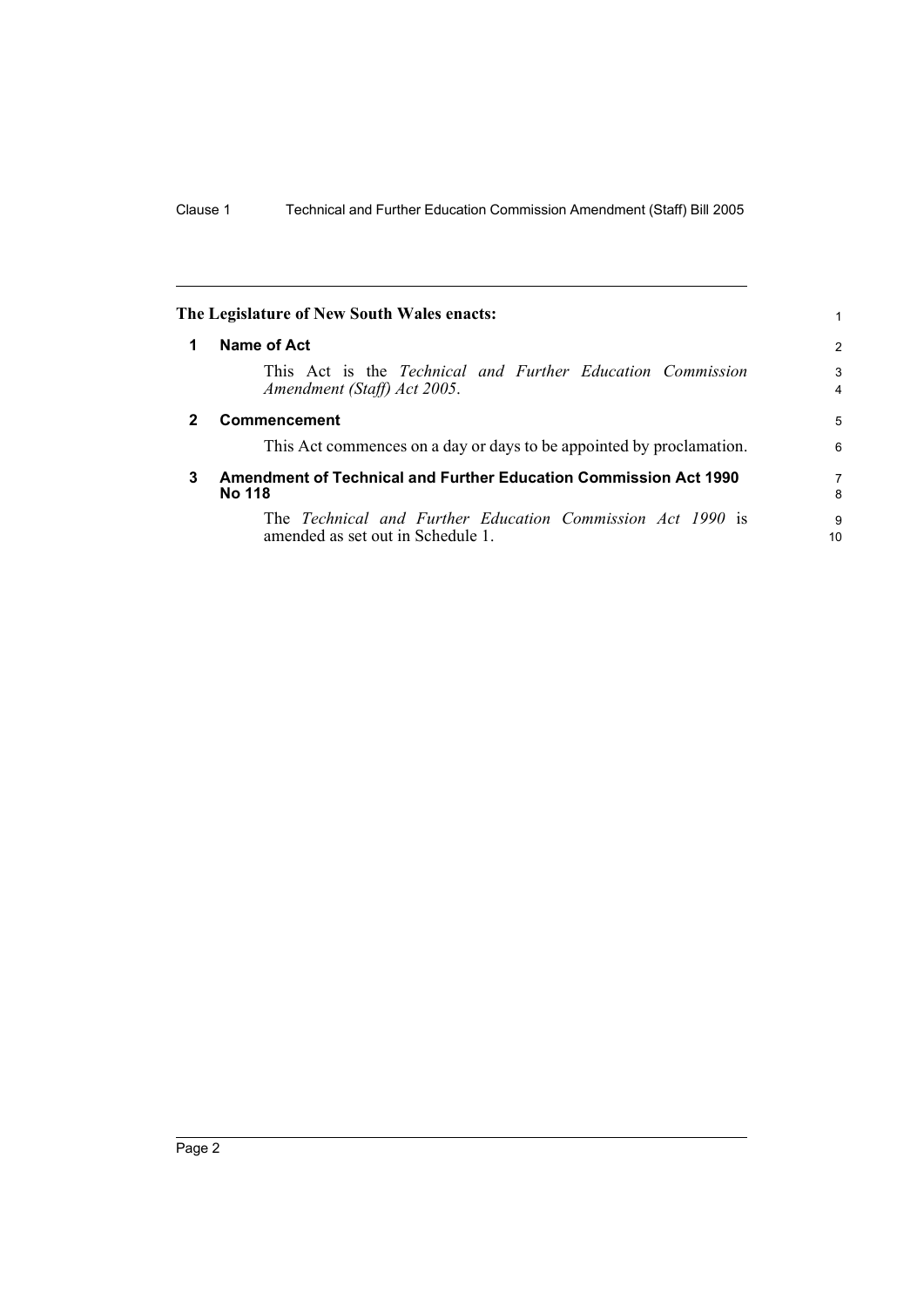Amendments **Amendments** Schedule 1

1

#### <span id="page-6-0"></span>**Schedule 1 Amendments** (Section 3) **[1] Section 13 Managing Director** Omit "Part 2A of the *Public Sector Management Act 1988*, but is not subject to Part 2" from section 13 (2). Insert instead "Part 3.1 of the *Public Sector Employment and Management Act 2002*, but is not subject to Chapter 2". **[2] Section 17 Regulations relating to staff** Omit "Part 2A of the *Public Sector Management Act 1988*" from section  $17(2)(c)$ . Insert instead "Part 3.1 of the *Public Sector Employment and Management Act 2002*". **[3] Section 18A** Insert after section 18: **18A Special arrangements for staff mobility between TAFE Commission and Department of Education and Training**  (1) In this section: *appointment* includes appointment by way of promotion, transfer or otherwise. *Department* means the Department of Education and Training. *TAFE administrative staff* means TAFE Commission staff other than the teaching or educational staff or the staff comprising institute managers. (2) If a person who is a member of the TAFE administrative staff

applies for appointment as, or is appointed as, a member of staff of the Department, the person is taken, for the purposes of the *Public Sector Employment and Management Act 2002*, the *Government and Related Employees Appeal Tribunal Act 1980* and the *Industrial Relations Act 1996*, or for any other purpose, to be a member of staff of the Department in relation to the application or the appointment.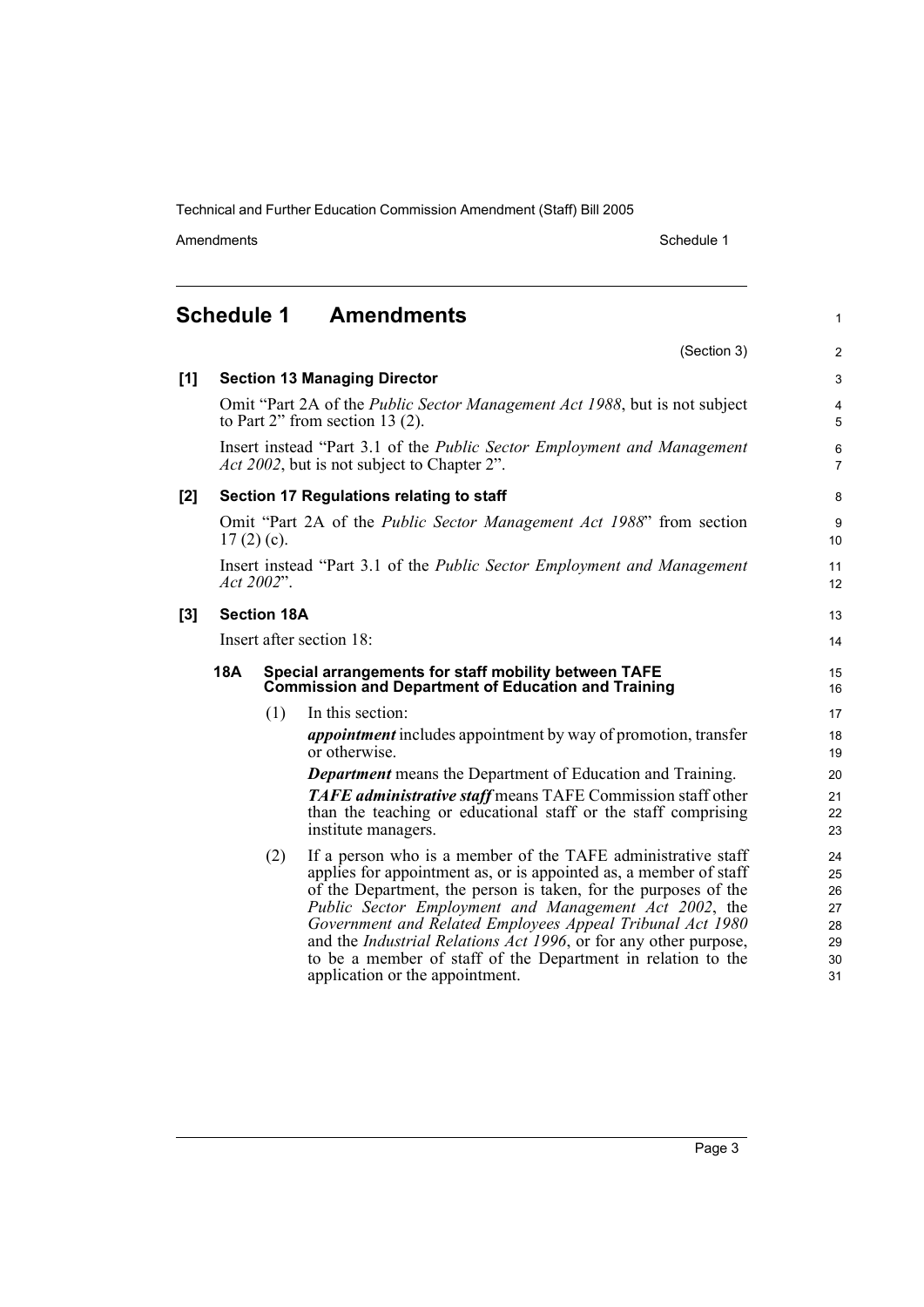Schedule 1 Amendments

|     | (3)                     | If a person who is a member of staff of the Department applies<br>for appointment as, or is appointed as, a member of the TAFE<br>administrative staff, the person is taken, for the purposes of this<br>Act, the Government and Related Employees Appeal Tribunal<br>Act 1980 and the Industrial Relations Act 1996, or for any other<br>purpose, to be a member of staff of the TAFE Commission in<br>relation to the application or the appointment. | $\mathbf{1}$<br>$\overline{c}$<br>$\mathbf{3}$<br>$\overline{\mathbf{4}}$<br>5<br>$\,6$<br>$\overline{7}$ |
|-----|-------------------------|---------------------------------------------------------------------------------------------------------------------------------------------------------------------------------------------------------------------------------------------------------------------------------------------------------------------------------------------------------------------------------------------------------------------------------------------------------|-----------------------------------------------------------------------------------------------------------|
|     | (4)                     | If a person is, as referred to in subsection $(2)$ or $(3)$ , appointed as<br>a member of staff of the TAFE Commission or as a member of<br>staff of the Department, the person is not entitled to elect to be<br>paid the money value of any extended or annual leave that the<br>person has accrued as a member of staff of the TAFE<br>Commission or as a member of staff of any Department of the<br>Public Service.                                | 8<br>9<br>10<br>11<br>12<br>13<br>14                                                                      |
|     | (5)                     | This section does not apply to or in respect of an application for,<br>or an appointment to, an executive position within the meaning<br>of section 63 of the Public Sector Employment and Management<br>Act 2002.                                                                                                                                                                                                                                      | 15<br>16<br>17<br>18                                                                                      |
|     | (6)                     | This section has effect despite any other provision of this Act or<br>the Public Sector Employment and Management Act 2002.                                                                                                                                                                                                                                                                                                                             | 19<br>20                                                                                                  |
| [4] |                         | Section 22 Extended or long service leave                                                                                                                                                                                                                                                                                                                                                                                                               | 21                                                                                                        |
|     | $22(3)$ .               | Omit "Schedule 5 to the Public Sector Management Act 1988" from section                                                                                                                                                                                                                                                                                                                                                                                 | 22<br>23                                                                                                  |
|     | Act 2002".              | Insert instead "Schedule 3 to the Public Sector Employment and Management                                                                                                                                                                                                                                                                                                                                                                               | 24<br>25                                                                                                  |
| [5] | <b>Commission Board</b> | Schedule 1 Provisions relating to members and procedure of the TAFE                                                                                                                                                                                                                                                                                                                                                                                     | 26<br>27                                                                                                  |
|     | $6(1)(d)$ .             | Omit "Part 8 of the <i>Public Sector Management Act 1988</i> " from clause                                                                                                                                                                                                                                                                                                                                                                              | 28<br>29                                                                                                  |
|     | Act 2002".              | Insert instead "Chapter 5 of the Public Sector Employment and Management                                                                                                                                                                                                                                                                                                                                                                                | 30<br>31                                                                                                  |
| [6] |                         | Schedule 1, clause 9 (1)                                                                                                                                                                                                                                                                                                                                                                                                                                | 32                                                                                                        |
|     |                         | Omit "Part 2 of the Public Sector Management Act 1988".                                                                                                                                                                                                                                                                                                                                                                                                 | 33                                                                                                        |
|     | Act 2002".              | Insert instead "Chapter 2 of the Public Sector Employment and Management                                                                                                                                                                                                                                                                                                                                                                                | 34<br>35                                                                                                  |
|     |                         |                                                                                                                                                                                                                                                                                                                                                                                                                                                         |                                                                                                           |